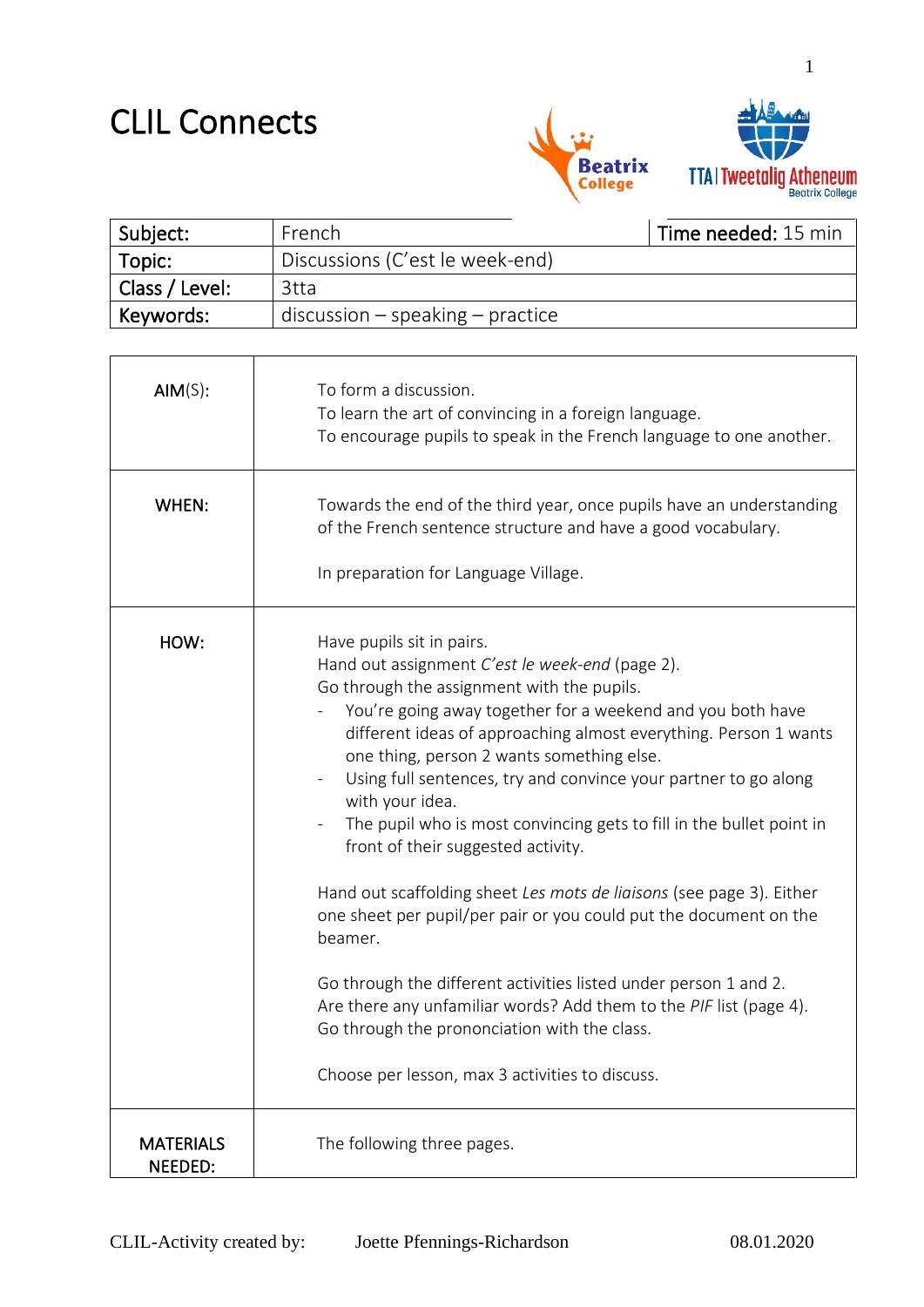# C'est le week-end

Tu pars en week-end avec un ami.

1. Discute des activités proposées et essaie de convaincre ton ami.

2. Cochez la solution que vous choisissez.

## PERSONNE 1 Partir le vendredi soir ) Prendre le train Dormir à l'hôtel Visiter un château Restaurant fusion Concert classique Faire du cheval Aller au zoo Faire du canoé Aller au casino ) Musée des sciences Faire du shopping Faire une randonnée ) Dégustation de fromage Aller pêcher Aller en forêt



Tiphanie Montus - bonjourfle.wordpress.com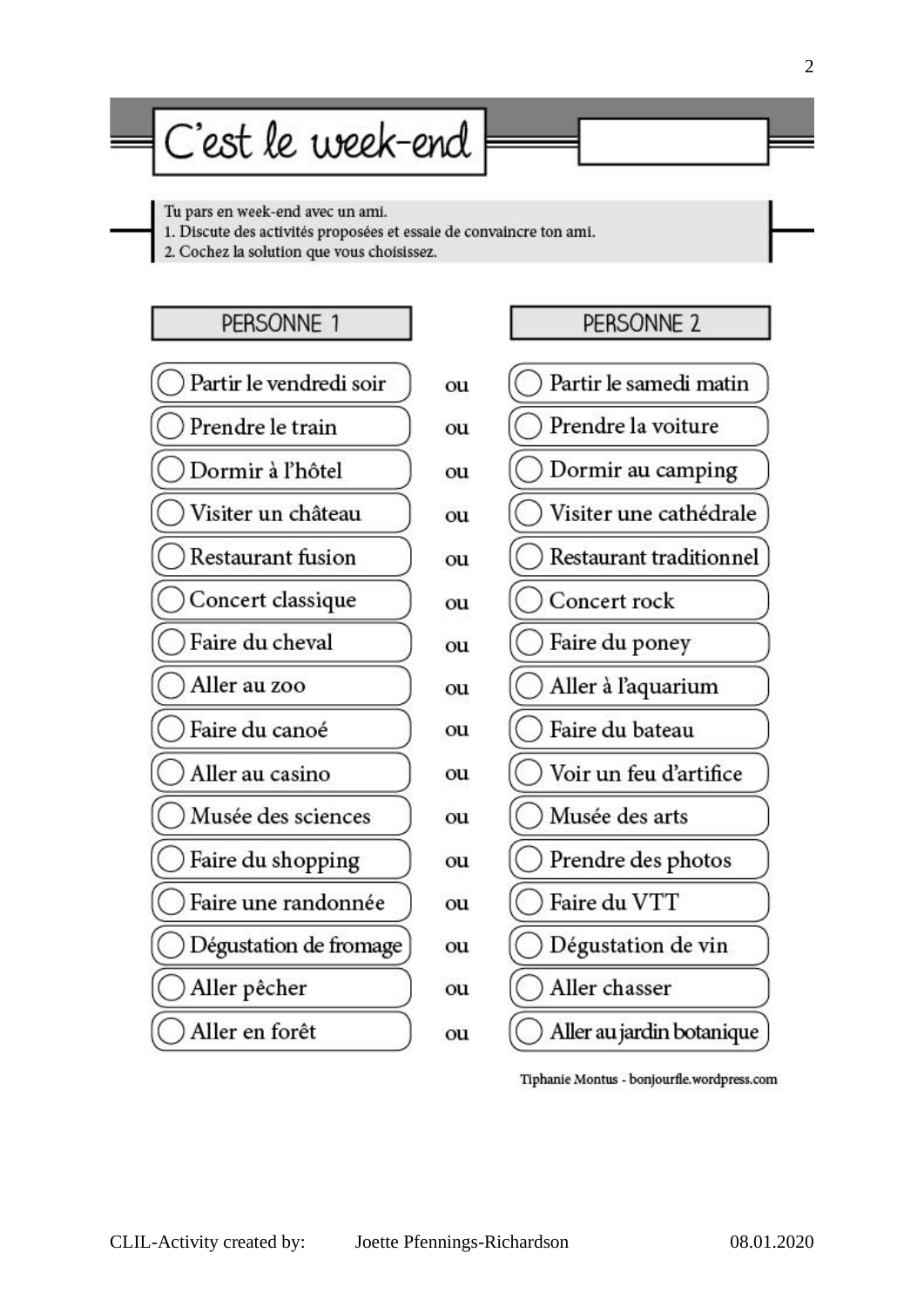#### **Les mots de liaison**

Mémorisez- les et pensez à les utiliser les plus souvent possible !

|                                        | Pour qu'un récit soit clair, il faut préciser les différentes étapes:                                                                                                                                                                                                                                                                                                 |  |  |
|----------------------------------------|-----------------------------------------------------------------------------------------------------------------------------------------------------------------------------------------------------------------------------------------------------------------------------------------------------------------------------------------------------------------------|--|--|
|                                        | pour commencer (om te beginnen)<br>d'abord (ten eerste)<br>premièrement, deuxièmement, troisièmement (ten eerste, ten tweede)<br><i>puis</i> (vervolgens)<br>alors (toen)<br>après cela, ensuite (daarna)<br>à la fin, enfin (uiteindelijk)<br>quand (wanneer)<br>dès que (zodra)<br>jusqu'à (tot en met)<br>en résumé (kortom, kortweg)<br>en conclusion (tenslotte) |  |  |
|                                        | Exprimer la cause, la condition, le but :                                                                                                                                                                                                                                                                                                                             |  |  |
|                                        |                                                                                                                                                                                                                                                                                                                                                                       |  |  |
| -<br>٠<br>$\qquad \qquad \blacksquare$ | <b>parce que</b> (omdat)<br>car (want)<br>comme (als)<br>grâce à (dankzij)<br>c'est pourquoi (daarom is het)<br>sinon (anders, zo niet)<br>donc, par conséquent, en conséquence (dus, aldus)<br>(sauf) si (behalve als, als)<br>$pour + verbe (om te + werkwoord)$                                                                                                    |  |  |
| <b>Exprimer le contraste :</b>         |                                                                                                                                                                                                                                                                                                                                                                       |  |  |
| ۰                                      | néanmoins (daarentegen)<br>bien que (hoewel)<br>et pourtant (maar, echter)<br>tandis que (terwijl)<br><b>autrement, sinon</b> (zo niet)                                                                                                                                                                                                                               |  |  |
| Étoffer sa pensée :                    |                                                                                                                                                                                                                                                                                                                                                                       |  |  |
|                                        | de plus (verder, voor de rest)<br>en effet (inderdaad)<br>par exemple (bijvoorbeeld)<br>tel que (zoals)                                                                                                                                                                                                                                                               |  |  |